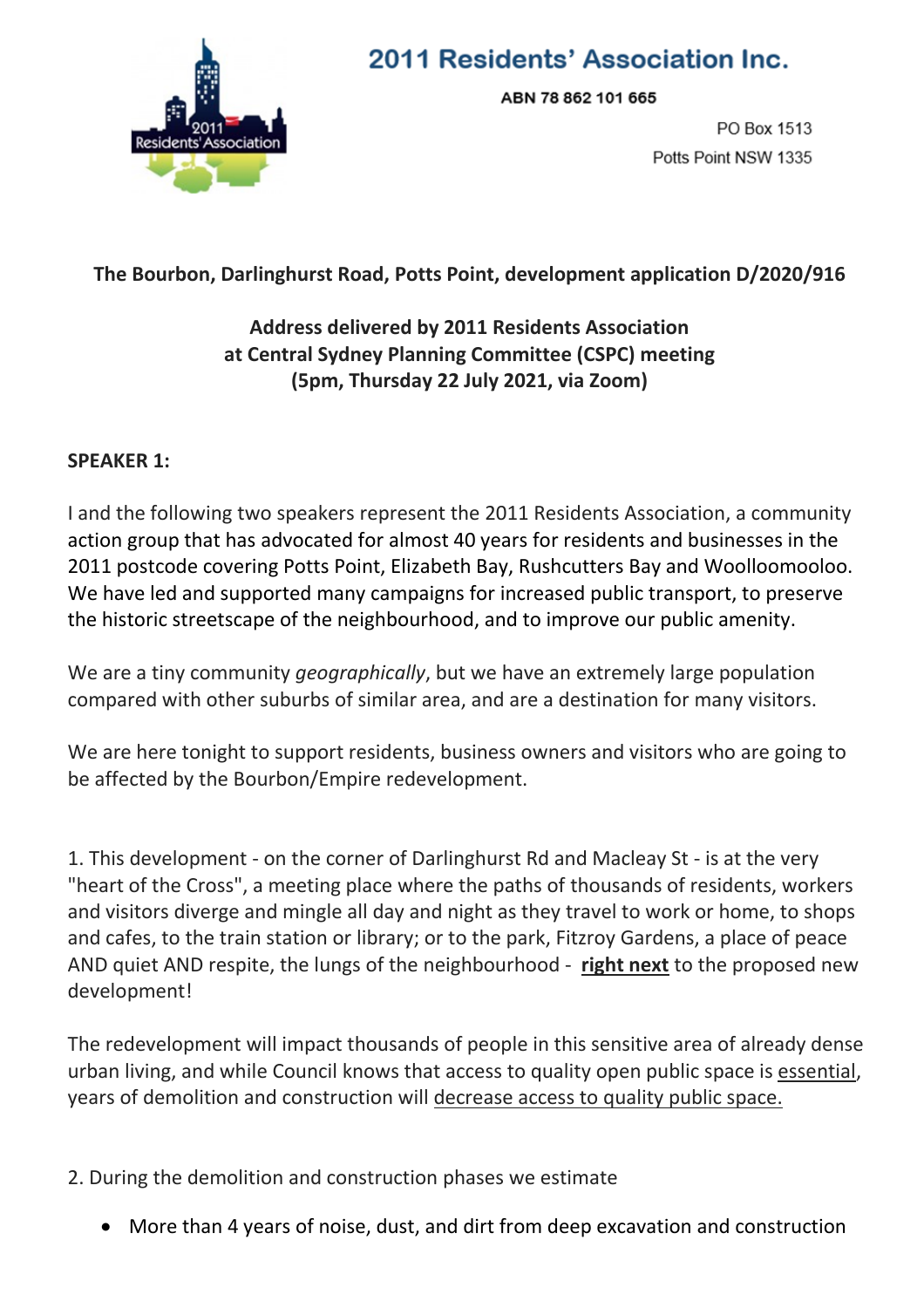- More than 14,000 truck movements through our narrow local streets.
	- $\circ$  that's 1 truck every 9 minutes, 6 days a week, for more than 6 months
- the noise, dirt, and dust plus truck movements will impact the user experience of thousands of residents, businesses and visitors in the surrounding streets and laneways
- the constant truck movement will also impact the critical access points in and out of Kings Cross, Potts Point and Elizabeth Bay at:
	- o William St
	- o Kings Cross Rd
	- o Craigend St
	- o Macleay St
	- o Darlinghurst Rd,
	- o Ward Avenue
	- o and Elizabeth Bay Rd.
- pedestrian traffic along Darlinghurst Rd will likely disappear, along with outdoor cafés and bars and their patrons. HOW will local businesses survive during the 4+ years of construction disruption from 7am, 6 days a week? This will be a massive upheaval for the area, its residents and the experience of visitors to the area.
- and at the end will be ever-larger buildings housing 2 expanded pubs with apartments above, all on one small urban block.
- who wins? this is PUBLIC PAIN for massive PRIVATE GAIN

\*\*\*\*\*\*\*\*\*\*\*\*\*\*\*\*\*\*\*\*\*\*\*\*\*\*\*\*\*\*\*\*\*\*\*\*\*\*\*\*\*\*\*\*\*\*\*\*\*\*\*\*\*\*\*\*\*\*\*\*\*\*\*\*\*\*\*\*\*\*\*\*

### **SPEAKER 2:**

3. We are concerned that planners have allowed a new eight-storey apartment building, requiring a 4-level underground excavation with the potential to cause structural damage to adjoining buildings like Kingsley Hall, and which will result in permanent loss of light for Kingsley Hall and nearby residential buildings in Ward Avenue, Roslyn St and Barncleuth Lane.

Kingsley Hall is a heritage-listed building by acclaimed Australian architect Emil Sodersten. His 1941 design for the Australian War Memorial was "the first national architectural monument in Australia." Kingsley Hall, the El Alamein Fountain and Fitzroy Gardens are the northern gateway to Kings Cross and Potts Point, a district acclaimed for its significant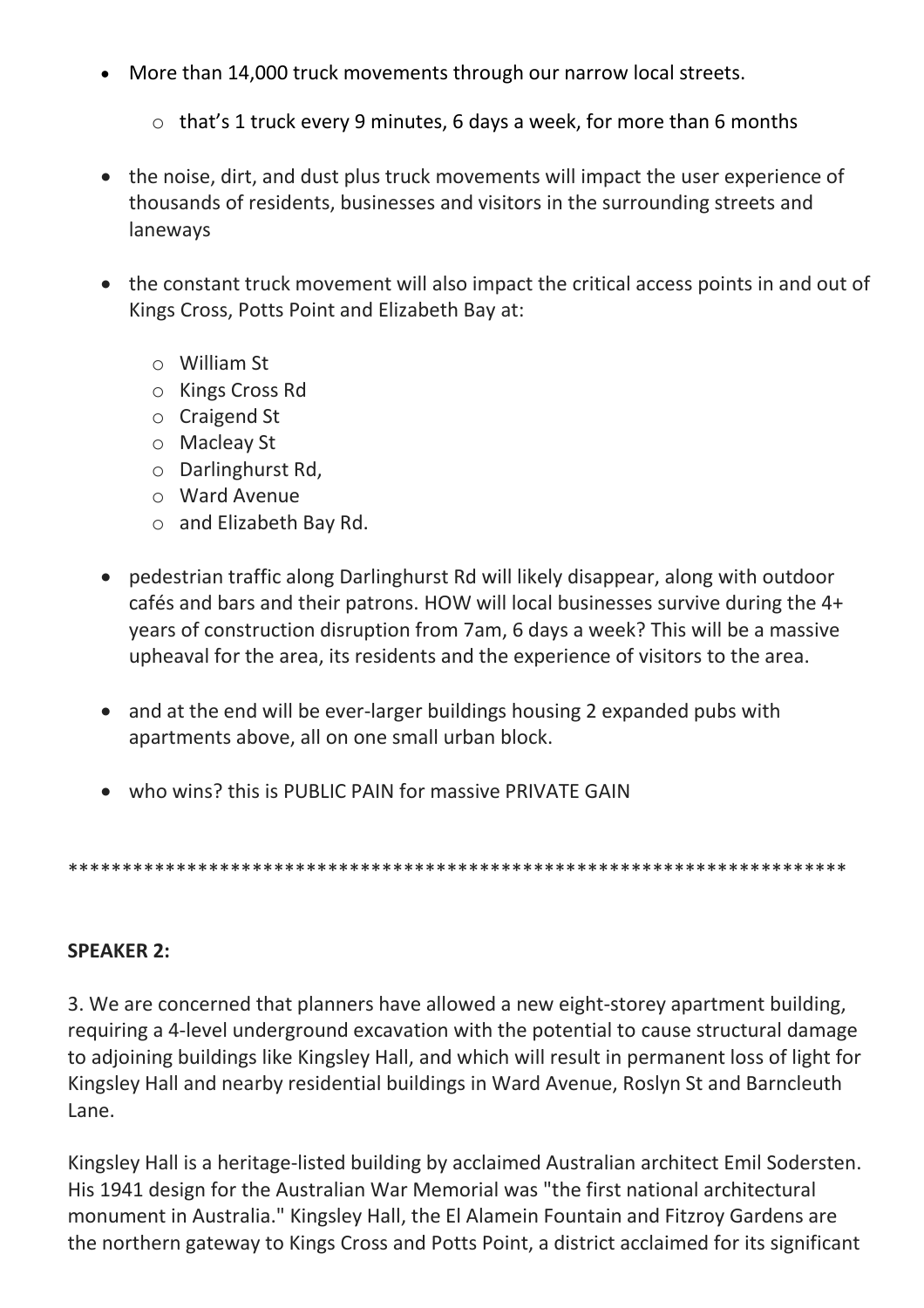Art Deco residential flat buildings. In 2018 Kingsley Hall was listed by City of Sydney Council, who said it will

" *… allow present and future generations to understand the breadth of Australia's early 20th century and Inter-War architectural heritage.*"

The new 8-storey building will effectively **obliterate** the existing view of Kingsley Hall from the southern approach along Darlinghurst Rd and Ward Avenue.

4. There is currently a footpath licence for tables and chairs in front of the Bourbon at the Macleay and Darlinghurst Rd corner. The reduced footpath area sometimes forces pedestrians to step onto the gutter or road, creating a potentially dangerous accident site. With increasing neighbourhood and visitor density, a footpath licence in the new development will make it even harder to negotiate the crowded footpath outside the hotel, especially for those in wheelchairs, motorised chairs or with prams. We urge consideration be given to pedestrians before patrons.

5. Given the seismic social changes that have occurred over the past few years, including cultural shifts away from large drinking venues and the more recent impacts of COVID-19 lockdowns which may become a semi-permanent feature of life, WHY in this latest plan has there been no proportionate reduction in the public bar sizes and corresponding reduction in projected patron numbers? It seems an opportunity for change has been lost.

\*\*\*\*\*\*\*\*\*\*\*\*\*\*\*\*\*\*\*\*\*\*\*\*\*\*\*\*\*\*\*\*\*\*\*\*\*\*\*\*\*\*\*\*\*\*\*\*\*\*\*\*\*\*\*\*\*\*\*\*\*\*\*\*\*\*\*\*\*\*\*\*\*\*

## **SPEAKER 3:**

6. Lastly, we note that the "deferred commencement approval" includes a lengthy list of **almost 300 conditions** to be met for construction and operations to lawfully proceed. It is your responsibility to ensure that all these conditions are met, and that the impact to the neighbourhood is minimised both during the construction phase and afterwards. This is essential, given the alarming reports of non-compliance in buildings and developments that now emerge regularly in the news.

- who will monitor whether those conditions are in fact being met?
	- o there needs to be real-time monitoring of adherence to the conditions of approval, on a weekly/monthly basis by an INDEPENDENT and suitably qualified body
- what will be the real consequences for the developer if those conditions are broken, or fail to be met?